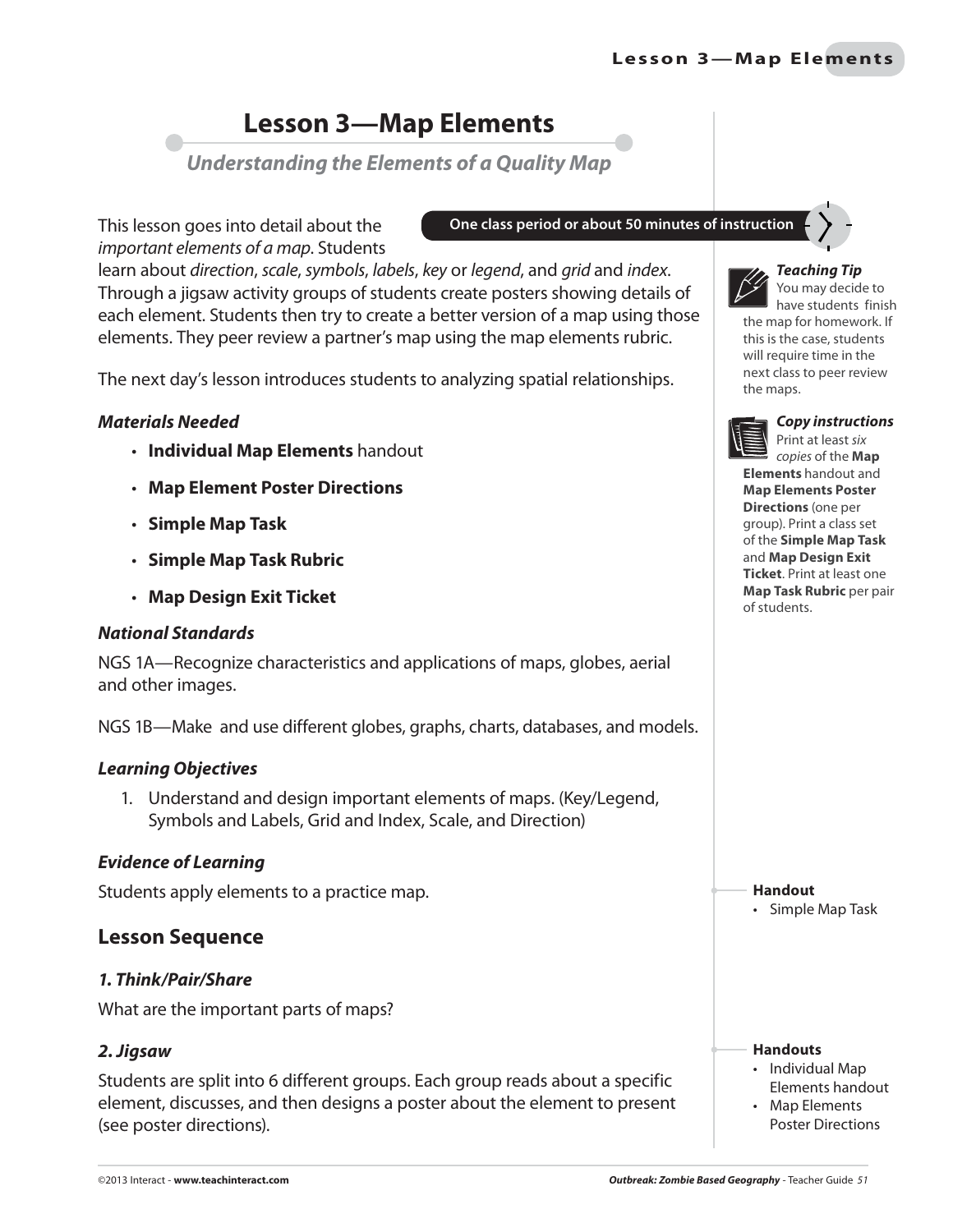#### **Key and Legend**

|                          | <b>3. Poster Presentations</b>                                                                                                                                                                                                                                                                                                                                                                 |
|--------------------------|------------------------------------------------------------------------------------------------------------------------------------------------------------------------------------------------------------------------------------------------------------------------------------------------------------------------------------------------------------------------------------------------|
|                          | Groups present their posters to the class.                                                                                                                                                                                                                                                                                                                                                     |
| <b>Handout</b>           | 4. Simple Map Task                                                                                                                                                                                                                                                                                                                                                                             |
| • Simple Map Task        | Students are given a basic and blank map to apply all of the elements to.                                                                                                                                                                                                                                                                                                                      |
| <b>Handout</b>           | 5. Map Task Rubric Peer Review                                                                                                                                                                                                                                                                                                                                                                 |
| • Map Task Rubric        | Students pair up to share and critique the maps they created, based on<br>the rubric.                                                                                                                                                                                                                                                                                                          |
|                          | 6. Share (if time)                                                                                                                                                                                                                                                                                                                                                                             |
|                          | Share some of the map work that students did that their partner thought was<br>high quality.                                                                                                                                                                                                                                                                                                   |
| <b>Handout</b>           | <b>7. Reflection</b>                                                                                                                                                                                                                                                                                                                                                                           |
| • Map Design Exit Ticket | Have students turn in exit ticket on their way out of the class.                                                                                                                                                                                                                                                                                                                               |
|                          | <b>Simple Map Task Directions—Assessing Application</b><br>of Map Elements                                                                                                                                                                                                                                                                                                                     |
|                          | The purpose of this assignment is to see that students can clearly use each of the<br>map elements: direction, scale, legend or key, symbols and labels, grid, and index.                                                                                                                                                                                                                      |
|                          | The following is provided to help you give directions for the Simple Map Task.                                                                                                                                                                                                                                                                                                                 |
|                          | <b>Teacher's Decision</b>                                                                                                                                                                                                                                                                                                                                                                      |
|                          | Since the main purpose of this assignment is for students to practice placing<br>and using map elements, the actual purpose or content of this map does not<br>matter. Use your judgement to allow students to come up with their own idea<br>for a map, provide them with some options below, or require each student to<br>follow along below to make a map of cities, freeways, and rivers. |
|                          | <b>Optional Map Ideas</b>                                                                                                                                                                                                                                                                                                                                                                      |
|                          | • Create a map of the cities and rivers you can remember                                                                                                                                                                                                                                                                                                                                       |
|                          | • Create a map of the places you have visited (use different symbols for<br>family, amusement, etc.)                                                                                                                                                                                                                                                                                           |
|                          | • Create a map of famous sports teams or stadiums (use different symbols<br>for different sports                                                                                                                                                                                                                                                                                               |
|                          | • Create a map of famous historical sites                                                                                                                                                                                                                                                                                                                                                      |
|                          |                                                                                                                                                                                                                                                                                                                                                                                                |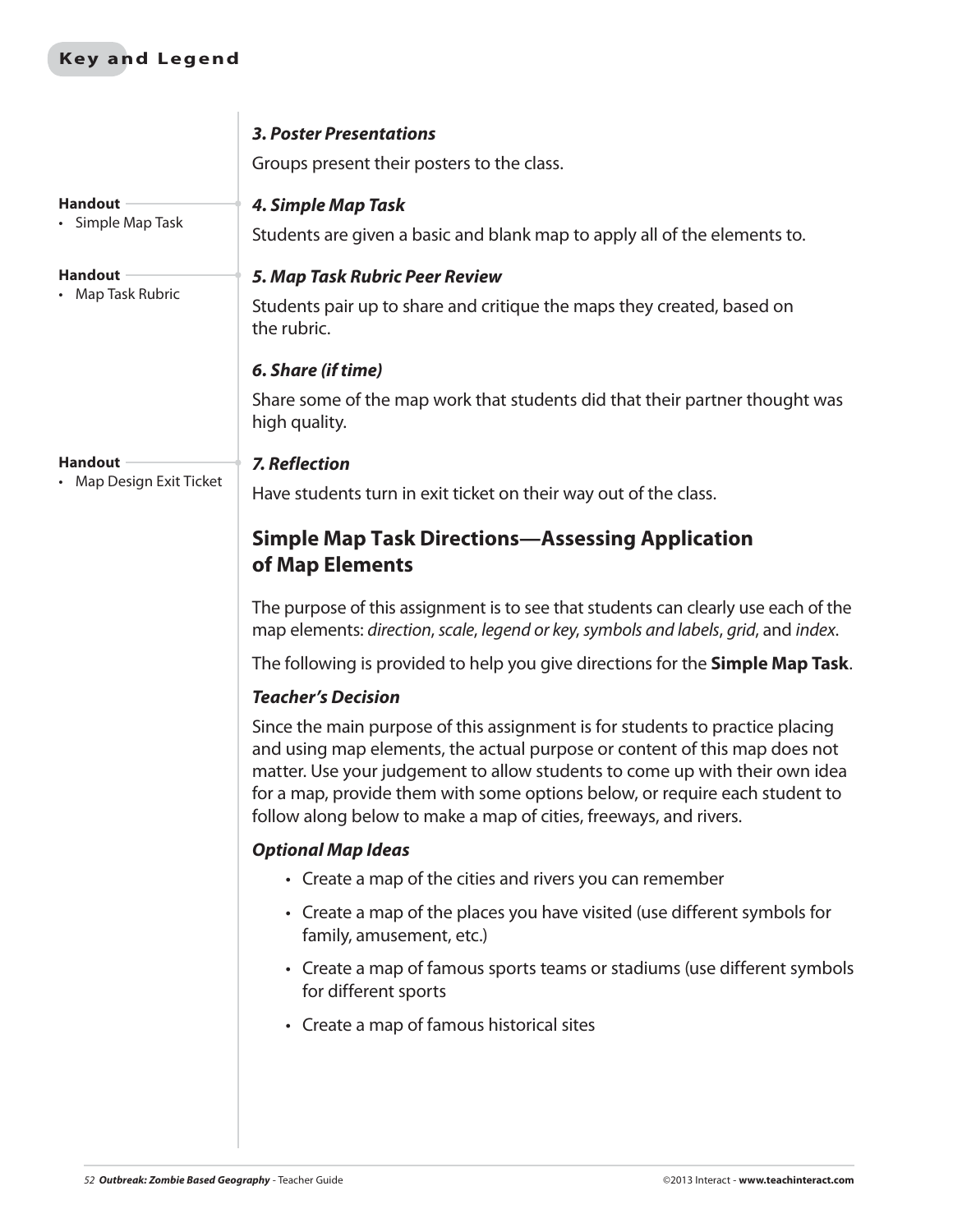#### *Mapping Cities, Freeways, and Rivers*

Students create their own map of the US and show the following **cities**:

- Boston
- Los Angeles
- Houston
- Seattle
- Jacksonville

Students add these **highways** to the map:

- $\cdot$  I-90
- $\cdot$  I-10
- $\cdot$  I-5
- $\cdot$  1-95

Students add these **rivers** to the map:

- Missouri River
- Mississippi River





#### *Teaching Tip*

Provide students with either the locator map, atlases, or Internet access.



#### *Teaching Tip*

The locator map shows information, but purposely does not use distinct symbols. Be sure to point out to students the limitations of this map and that it would score very low on the rubric. Their task is to make a better version.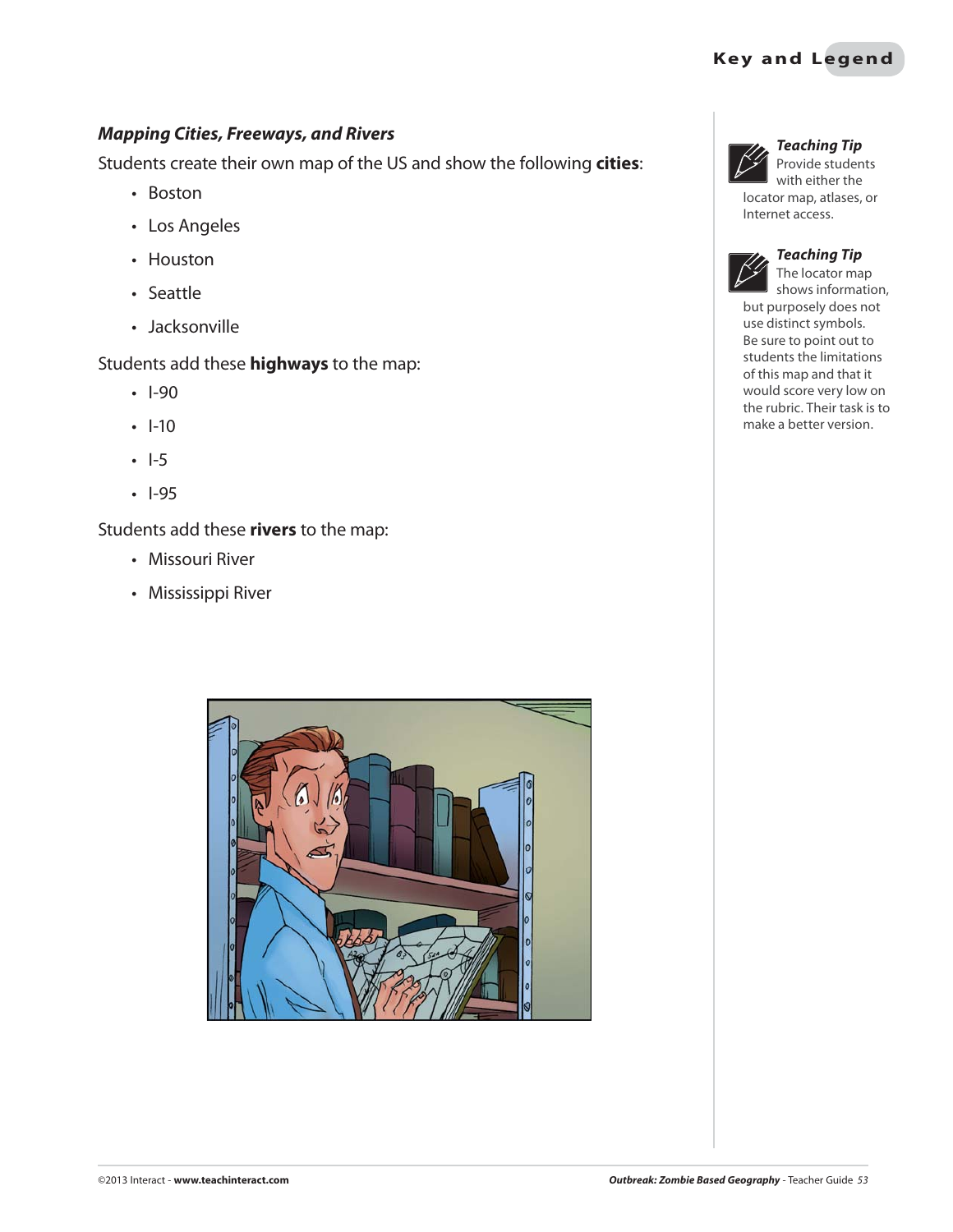| Í<br>$\frac{1}{2}$ |
|--------------------|
| ı<br>r<br>ŋ        |
| SCCOR              |
| Ï                  |
|                    |
| í                  |

|                                         | Formative Rubric for Lesson 3-Map Elements                 |                                                                                |                                                                         |                                                                                                                              |
|-----------------------------------------|------------------------------------------------------------|--------------------------------------------------------------------------------|-------------------------------------------------------------------------|------------------------------------------------------------------------------------------------------------------------------|
|                                         | $\overline{\phantom{0}}$                                   | $\mathbf{\Omega}$                                                              | m                                                                       | 4                                                                                                                            |
| Legend or Key                           | unable to be read<br>Legend or key is                      | messy or distracting<br>jend or key is<br>БəТ                                  | Legend or key is easy to find and<br>clear to read.                     | Legend or key is clear and creative<br>as well.                                                                              |
|                                         | or missing.                                                | from the rest of<br>map.<br>the                                                | Doesn't distract from the rest of<br>the map.                           | The style of the legend matches the<br>overall style of the map.                                                             |
|                                         |                                                            |                                                                                | Not so small that it is hard to read.                                   |                                                                                                                              |
| and Labels<br>Symbols                   | Symbols and labels<br>are unable to be<br>read or missing. | distracting from the<br>labels are messy or<br>rest of the map.<br>Symbols and | Symbols and labels are easy to spot<br>and clear to understand.         | Symbols and labels are not just clear,<br>but creative as well. The style of the<br>symbols matches the style of the<br>map. |
| <b>Compass Rose</b><br><b>Direction</b> | unable to be read<br>Compass rose is                       | messy, inaccurate,<br>Compass rose is                                          | Compass rose is easy to find and<br>clear to read.                      | Compass rose is not just clear, but is<br>creative as well.                                                                  |
|                                         | or missing.                                                | the rest of the map.<br>or distracting from                                    | It is also accurate.                                                    | The style of the compass rose<br>matches the style of the map.                                                               |
| <b>Scale</b>                            | Scale is unable to be<br>read or missing                   | Scale is messy,<br>inaccurate, or                                              | Scale is easy to find and clear<br>to read.                             | Scale is not just clear, but creative<br>as well.                                                                            |
|                                         |                                                            | distracting from the<br>rest of the map.                                       | It is also accurate.                                                    | The style of the scale matches the<br>overall style of the map.                                                              |
| Map Grid                                | unable to be read<br>Map grid is                           | Map grid is messy or<br>distracting from the                                   | Grid is easy to understand and clear<br>to read.                        | Grid has appropriate spacing<br>between grid lines.                                                                          |
|                                         | or missing                                                 | rest of the map.                                                               | It isn't so large that it distracts from<br>the rest of the map.        | The lines are also straight, even, and<br>not distracting.                                                                   |
| Map Index                               | unable to be read<br>Map index is                          | Index is messy,<br>inaccurate, or                                              | clear to read. It is in alphabetical<br>Index is easy to understand and | locations and features. It is also<br>Index includes all important                                                           |
|                                         | or missing                                                 | distracting from the<br>rest of the map.                                       | order, typed, and an appropriate<br>sized font.                         | the map. It is not distracting, but is<br>organized and blends in well with<br>easy to find and easy to read.                |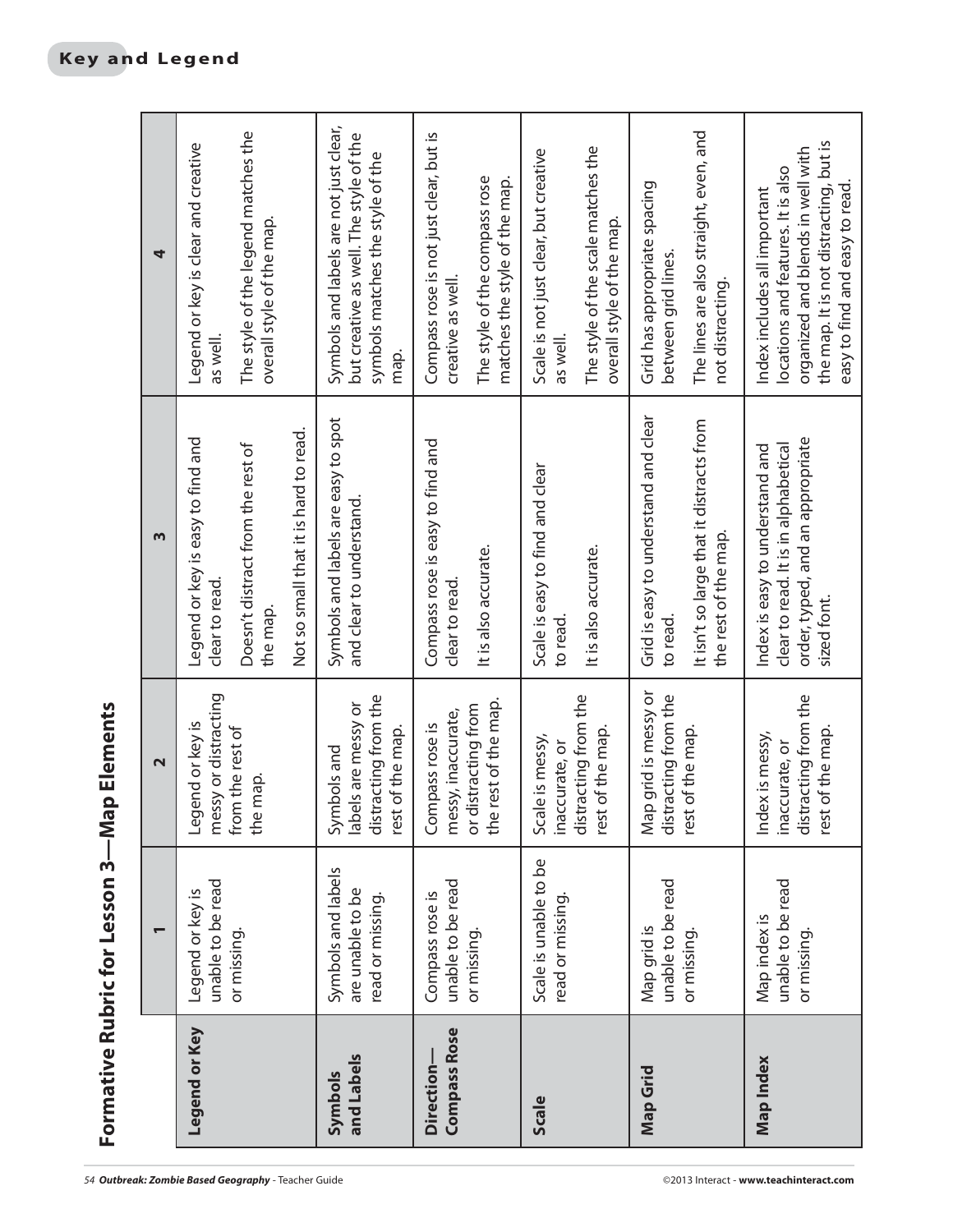

*How to Represent Direction*

The compass rose shows how the direction on a map relates to the direction in the real world. The compass rose uses such as North, South, East, and West. A compass rose is very important when maps are used to travel or find directions to somewhere.

#### *Examples*



A compass rose may show the four cardinal points of North, South, East, and West. Sometimes they will show intermediate points, such as Northeast, Southeast, Southwest, and Northwest.

Sometimes only North will be given on a map. For this reason, it is very important for us to be able to determine which directions are West, East, and South, based on just North.



Some important things to keep in mind when making a compass rose:

- It needs to be accurate
- North is not *always* "up" on a map
- Display of scale should be clear
- As you plan your map, think where you will place the compass rose
- Consider the design of your compass rose
- Look at other compass roses for ideas

A quality compass rose is easy to find and clear to read. It is also accurate.

A high quality compass rose will often not just be clear, but creative as well. The style of the compass rose may match the style of the map.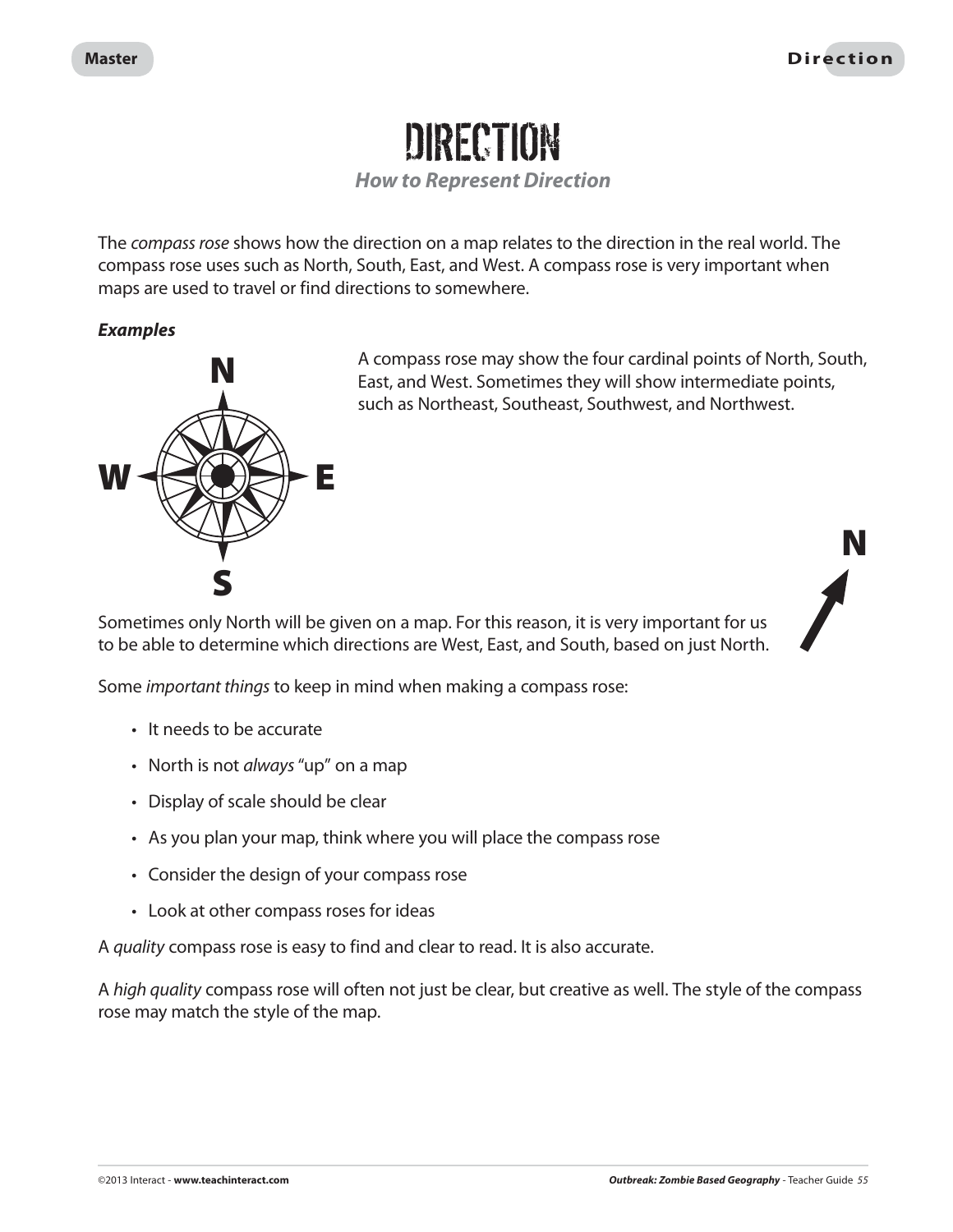## KEY AND LEGEND

*How to Create a Quality Key and Legend*

The *legend* or key is the place on the map that shows the important information needed to be able to understand the map. The legend most often includes the definitions of symbols used on the map, but sometimes it will also include the scale or compass.

#### *Examples*

#### Legend





Map Legend produced by the EPA Region 1 GIS Center on April 20th, 2006. Image courtesy of the U.S. Fish and Wildlife Service.

Without a legend or key, a map reader may have a very difficult time understanding what all of the symbols mean.

Some important things to keep in mind when making a legend or key:

- $\cdot$  Be clear
- Include examples of the symbols
- Label as "Legend" or "Key"
- Consider using a small border to separate it from the rest of the map
- Remember to include all the symbols your map uses
- As you plan your map, think about the space you will need for a legend
- Consider typing the text in your legend

A *quality* legend or key is easy to find and clear to read. It shouldn't be so large that it distracts from the rest of the map, but it shouldn't be so small that it is hard to find or read.

A high quality legend or key will often not just be clear, but creative as well. The style of the legend might match the overall style of the map.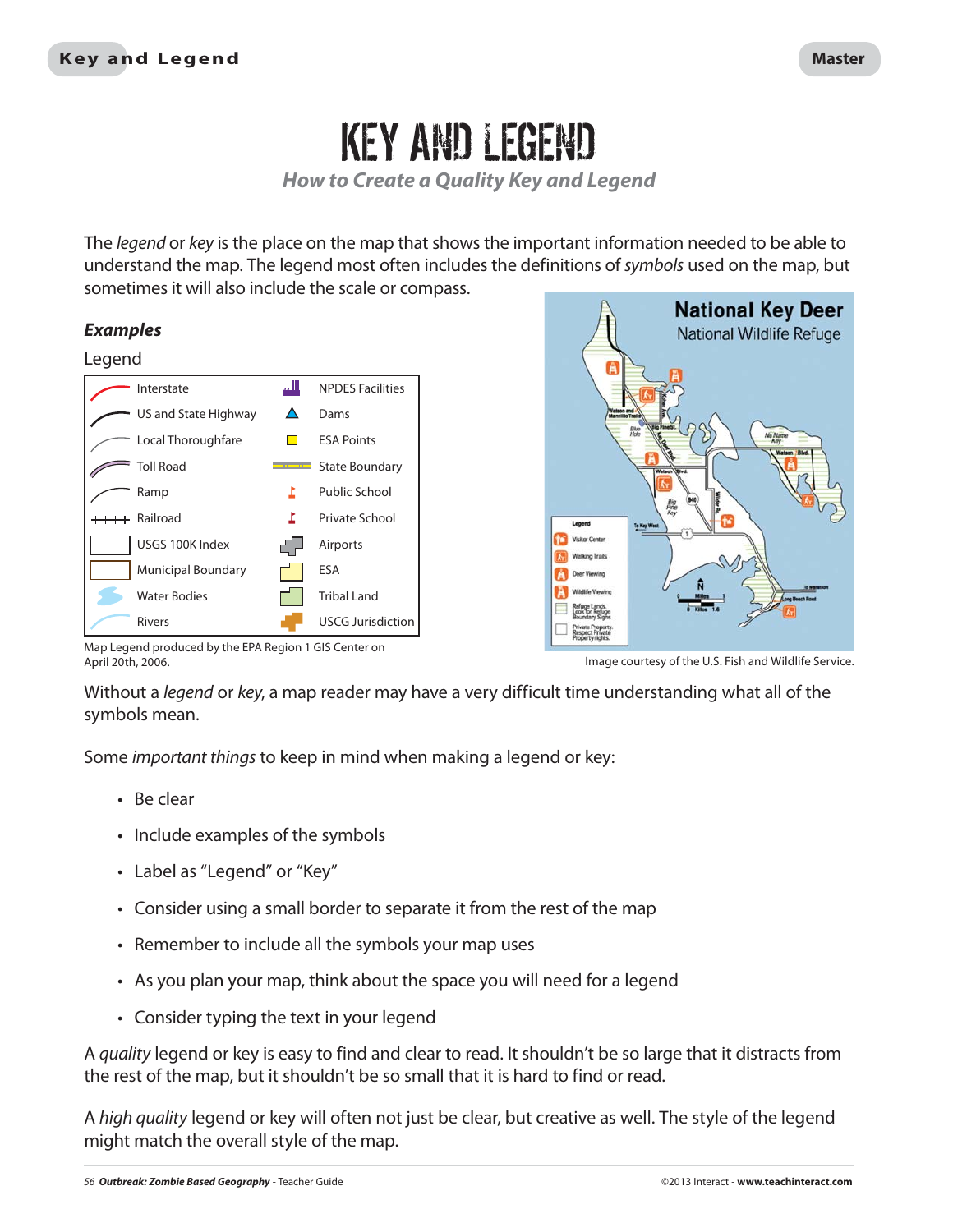### MAP GRID

*How to Create a Quality Map Grid*

The *map grid* is a set of vertical and horizontal lines overlaid on the map. Not all maps use a *grid and* index, but it is very useful if the map will be used to find locations. A grid and index is common in an atlas and on road maps. Sometimes maps will use *latitude and longitude*, but smaller maps use a more basic grid with numbers and/or letters.

#### *Example*



A location on a map can be identified by following the intersection of the rows and columns. If a map maker wants to display where San Salvador is, the map maker would look at the top and side of the map to see that it is in the grid where B and 2 intersect. In the index, San Salvador would be listed as B2.

Some important things to keep in mind when making a legend or key:

- $\cdot$  Be clear
- Make the grid lines light enough to still be able to read the map
- Consider using a lighter color for the grid lines
- Label the top, bottom, and sides of the grid
- Use a ruler to measure out the grid spacing before drawing the lines

A quality grid is easy to understand and clear to read. It shouldn't be so large that it distracts from the rest of the map.

A *high quality* grid will have appropriate spacing between grid lines. The lines will also be straight, even, and not distracting.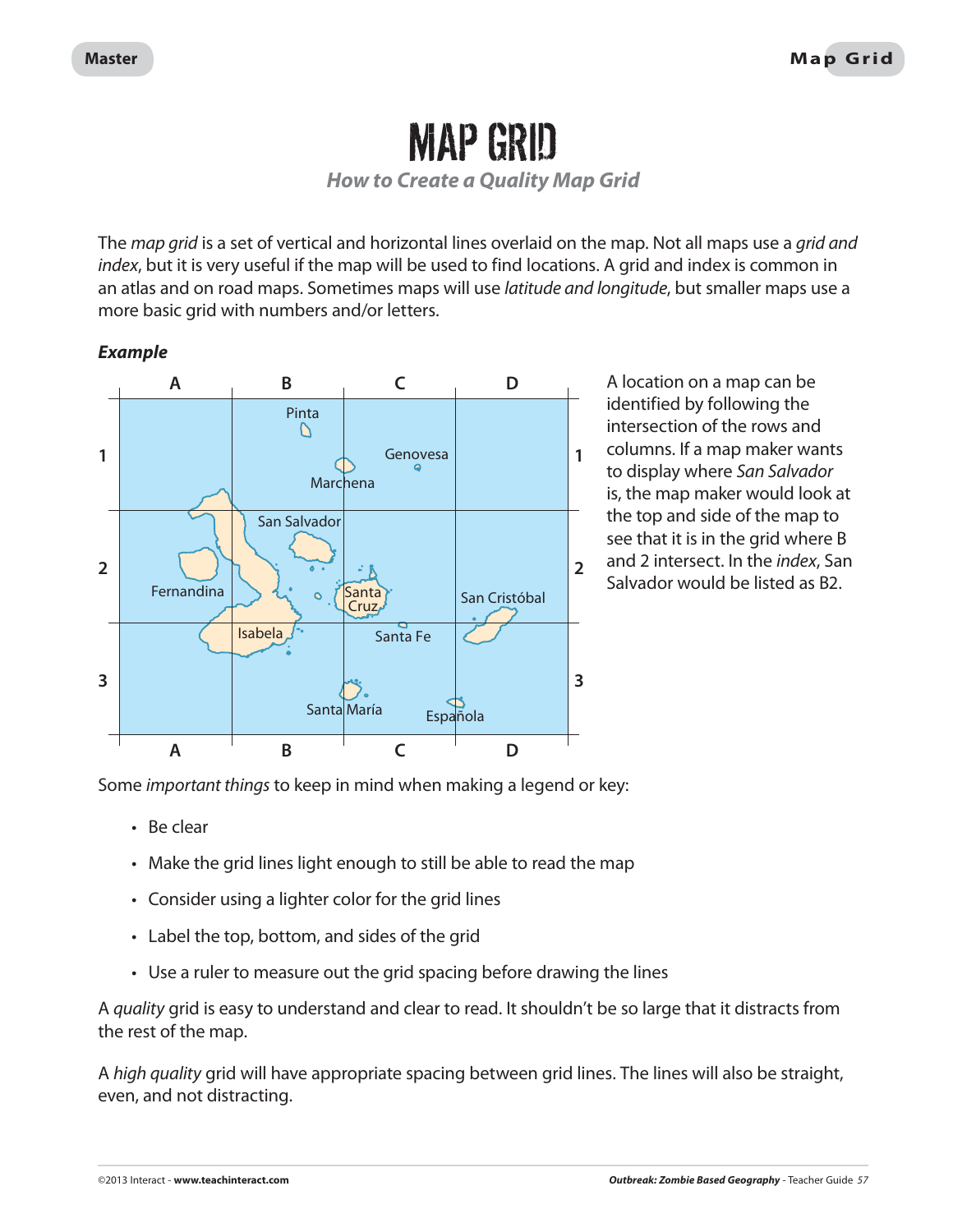### MAP INDEX

*How to Create a Quality Map Index*

The map index helps the map reader find a specific location. A map with an index often uses a grid. The reader can look at the index for a listing of locations contained on the map.

#### *Example*

#### **Index**

- Española-C3
- $\cdot$  Fernandina—A2
- $\cdot$  Genovesa-C1
- $\cdot$  Isabela—B2
- $\cdot$  Marchena-B1
- $\cdot$  Pinta—B1
- San Cristobal—D2
- San Salvador—B2
- $\cdot$  Santa Cruz—C2
- $\cdot$  Santa Fe-C2
- Santa Maria—C3
- 
- 

look up the name of the place. The numbers next to the names of

Notice that the index is in

alphabetical order, so it is easy to

the cities are coordinates. These help the map reader find the city by using the map grid.

Some important things to keep in mind when making a legend or key:

- $B$ e clear
- Make the list in alphabetical order
- I It is best to type the index and then apply it to a map
- $\cdot$  Label the Index
- While planning your map, consider where you will place the index

A quality index is easy to understand and clear to read. It is in alphabetical order, typed, and an appropriate size font.

A high quality index includes all important locations and features. It is also organized and blends in well with the map. It is not distracting, but also easy to find and easy to read.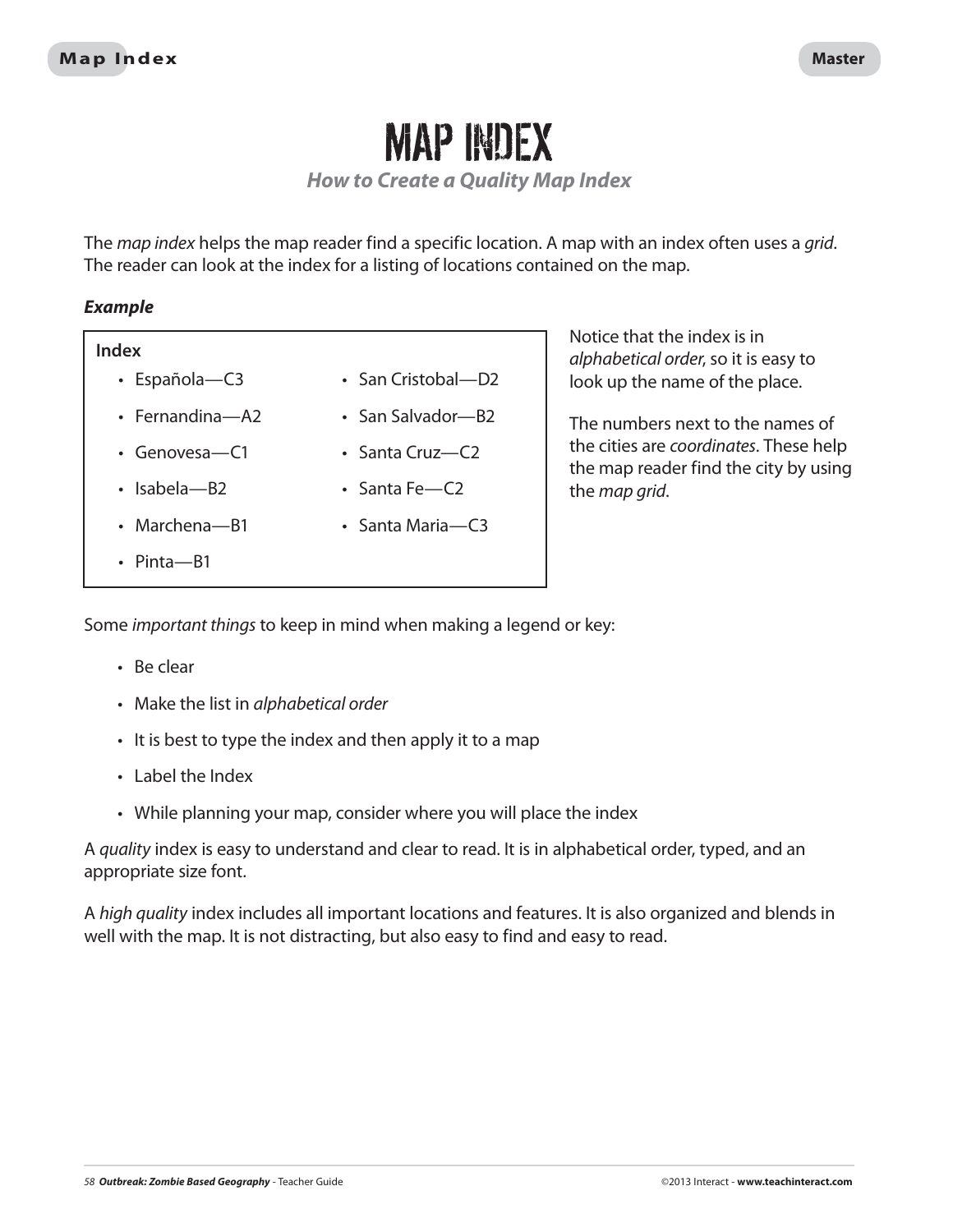### SCALE *How to Represent Scale*

The *scale* shows the map reader how the distance on the map compares to the distance in the real world. If a map is to scale, real world distances can be calculated using the map. If a map is not to scale, you could use a map to find where something is, but not exactly how far. For example, on a map of stores in a mall, you may not care how many feet away your favorite store is, you probably just care about going in the right direction.

#### *Examples*



#### **Numerical**

Scale is shown as a ratio. In this scale, every 1 foot on the map equals 25,000 feet in the real world. Maps that show large areas (world maps) often use numerical.

#### **Verbal**

This scale tells you how the measurements on the map match the real world. If you measure 3 inches on the map, it is 3 miles in reality.



**One inch to one mile**

#### **Graphical**

With a graphical scale, a distance is placed on the map and converted to real world distance.

Some important things to keep in mind when making scale:

- It needs to be accurate
- Include the unit of length if using verbal or graphical (miles, feet, etc.)
- If a map is going to be "to scale" it must match the real world
- Display of scale should be clear
- As you plan your map, think of the space you will use to place your scale
- Consider typing the scale or use a ruler when making a graphical scale

A quality scale is easy to find and clear to read. It is also accurate.

A *high quality* scale will often not just be clear, but creative as well. The style of the scale might match the overall style of the map.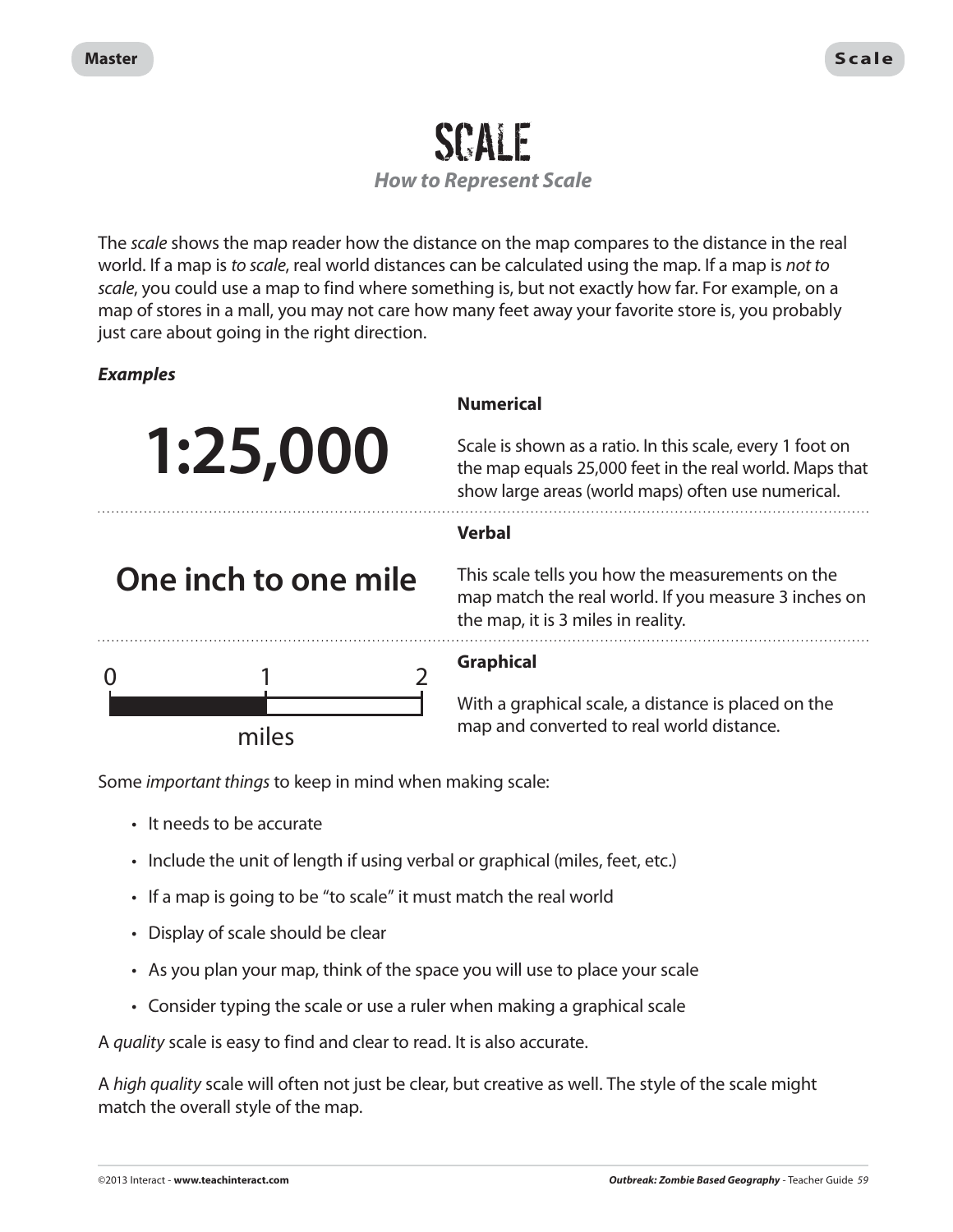# SYMBOLS AND LABELS

*How to Represent Places*

Symbols and *labels* help the reader to identify important locations or information on a map. Symbols are graphics that represent something on a map. Symbols can be simple shapes, colors, patterns, or icons. Labels are words that identify something. Labels can show the name of a street, city, or river. Sometimes symbols have a label.

#### *Examples*



The map maker decides on what symbols are used on the map, but they are explained in the key or legend.

A label simply provides the words to identify a specific place on a map. When there are multiple cities, rivers, or other places, labels are helpful.



Some important things to keep in mind when making a compass rose:

- Symbols and labels should be clear
- Symbols should be distinct enough that they aren't confused with other symbols
- Only provide labels and symbols for parts of the map that are important to the reader
- As you plan your map, think of what you need to label or identify
- Look at other maps for symbol ideas

Quality symbols and labels are easy to spot and clear to understand.

High quality symbols and labels will often not just be clear, but creative as well. The style of the symbols may match the style of the map.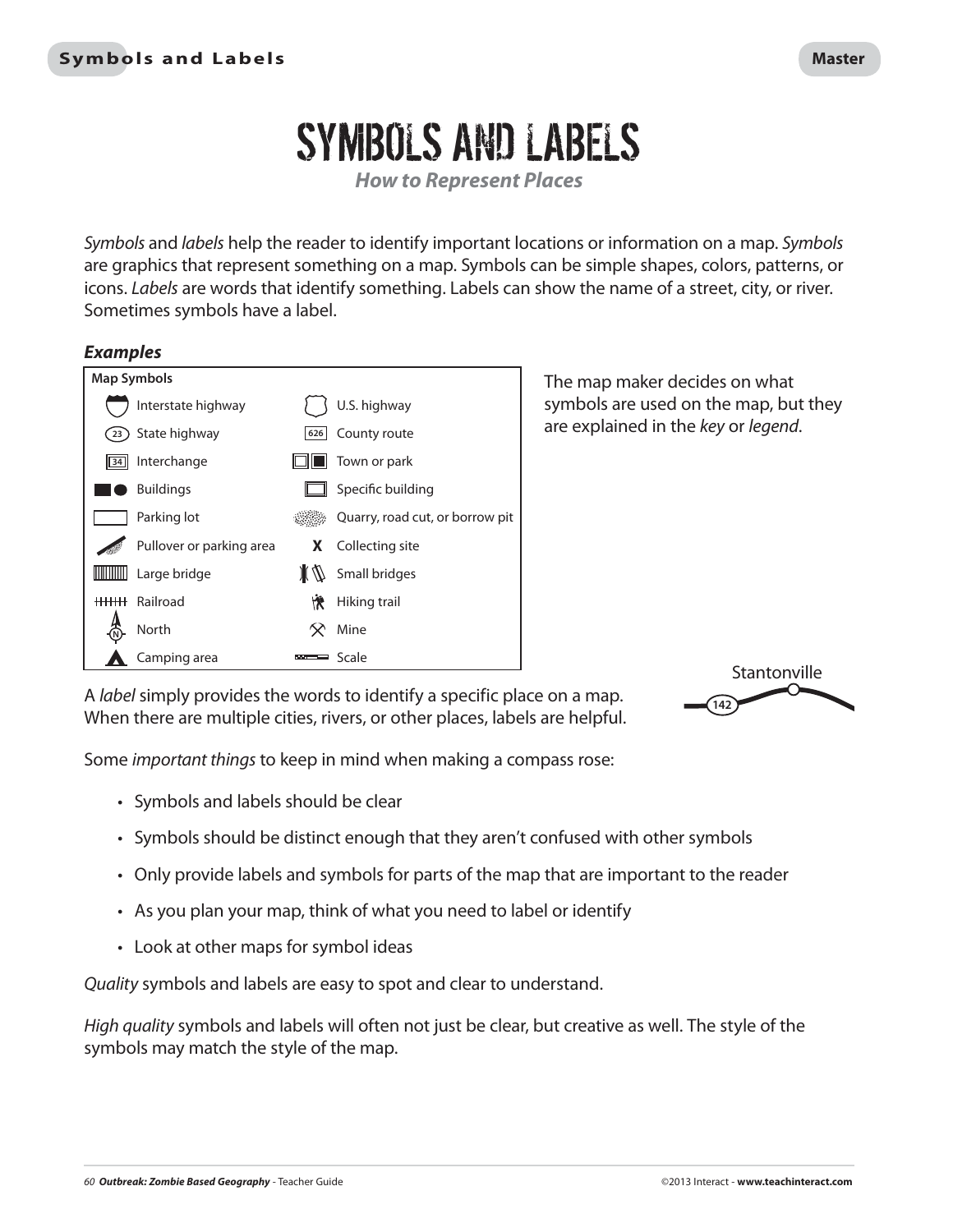Name: \_\_\_\_\_\_\_\_\_\_\_\_\_\_\_\_\_\_\_\_\_\_\_\_\_\_\_\_\_\_\_\_\_\_\_\_\_\_\_ Date: \_\_\_\_\_\_\_\_\_\_\_\_\_\_\_\_\_ Per.: \_\_\_\_\_\_\_\_\_\_

## MAP ELEMENTS POSTER DIRECTIONS

*Create a Poster Explaining Your Map Element*

Read the handout describing your map element. Discuss the element as a group to answer the following questions. Create a poster about your element and be ready to share!

- 1. What is your group's map element?
- 2. What is the *purpose* of this map element?

3. Why is this map element important?

4. How do you make a *clear* and *quality* example of this element?

5. When would a map not need this element?

#### *Create your poster*

Your poster must include:

- The name of the element
- A large example of the map element
- The definition and purpose of the element
- Tips on how to make a very high quality example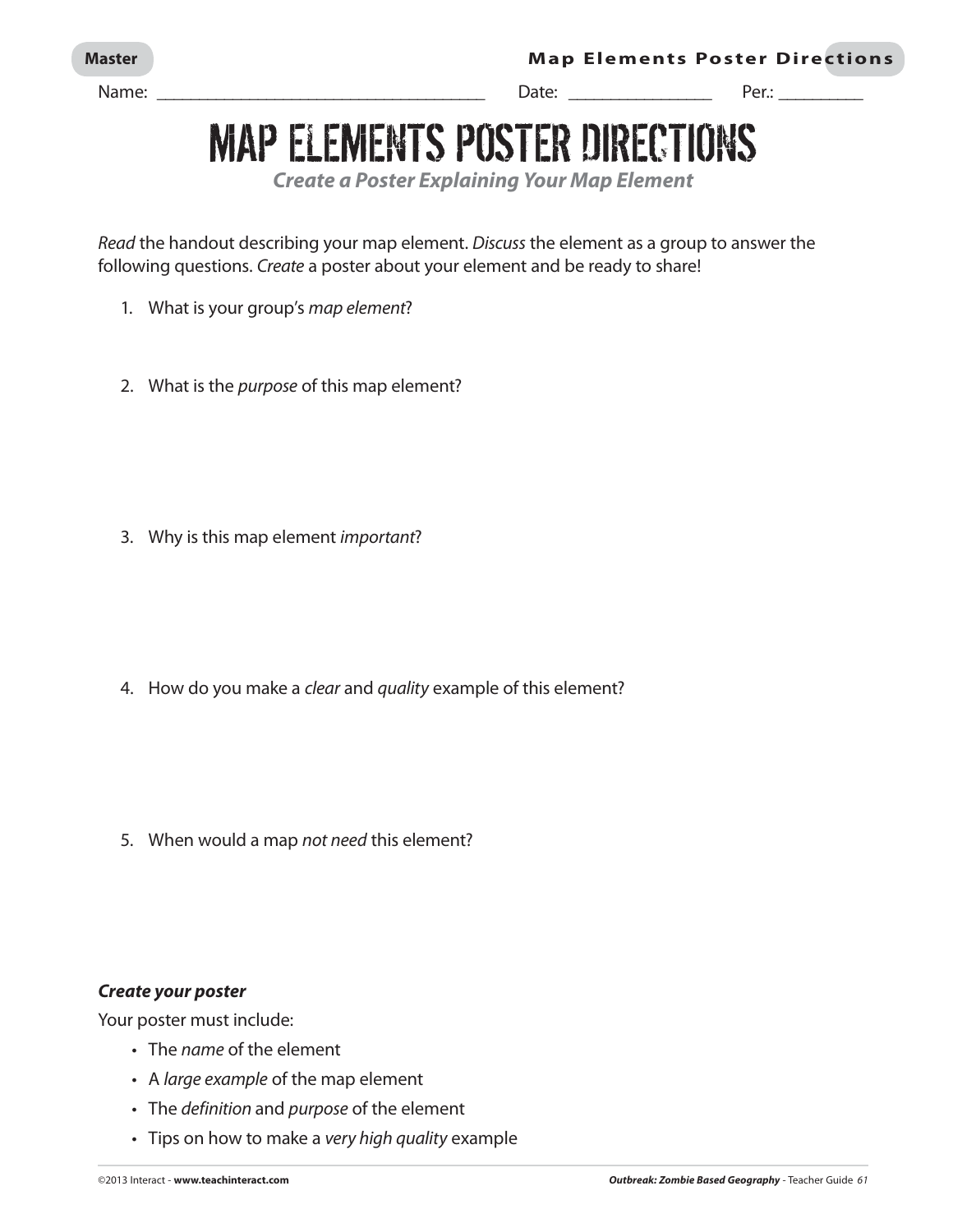

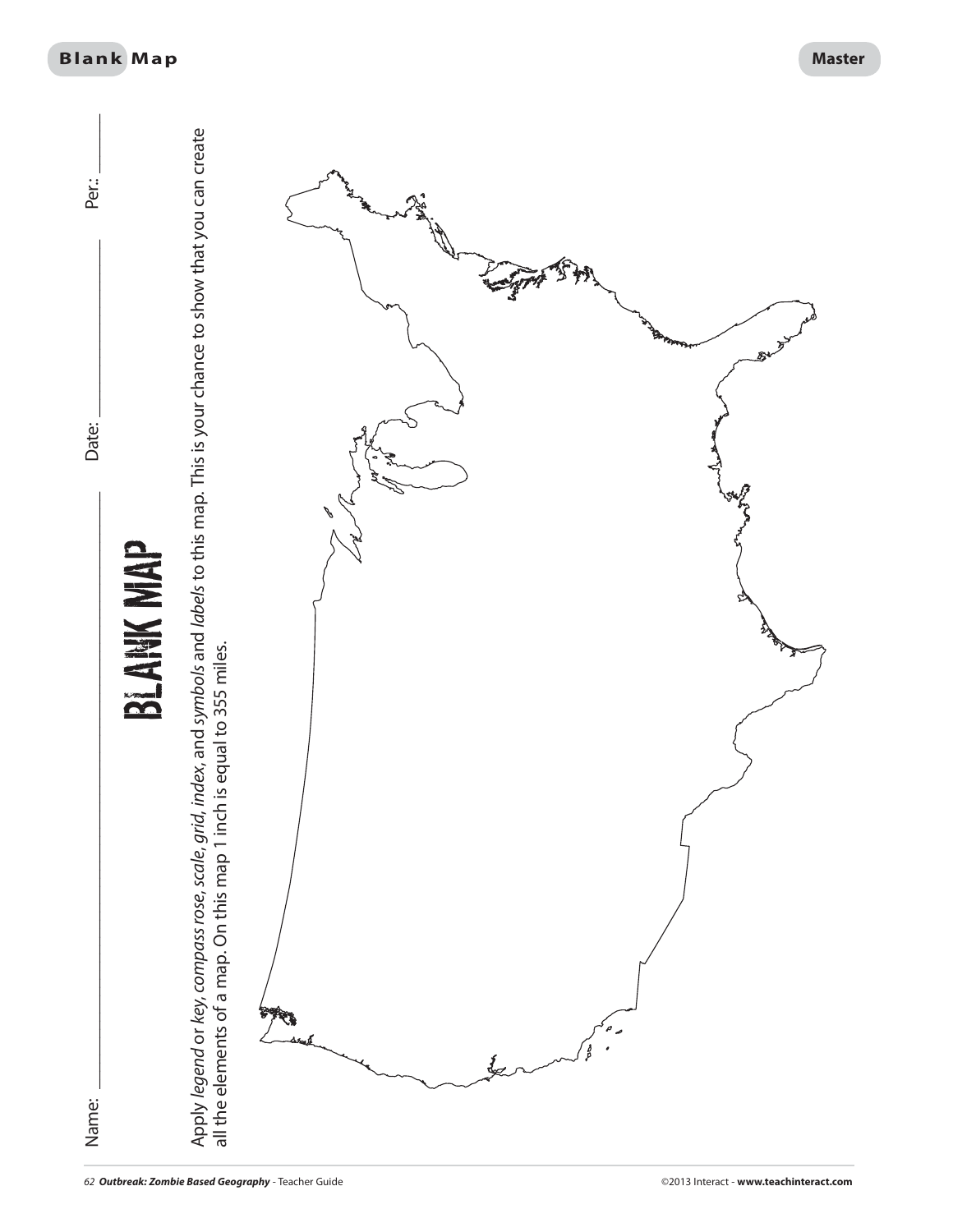Name: \_\_\_\_\_\_\_\_\_\_\_\_\_\_\_\_\_\_\_\_\_\_\_\_\_\_\_\_\_\_\_\_\_\_\_\_\_\_\_ Date: \_\_\_\_\_\_\_\_\_\_\_\_\_\_\_\_\_ Per.: \_\_\_\_\_\_\_\_\_\_

**Master .BQ**  $\blacksquare$  **Master** .BQ  $\blacksquare$  **Map Design Exit Ticket** 

# MAP DESIGN EXIT TICKET

*Show Your Thoughts on Map Design*

You have learned about the important parts of a map. Reflect on what you have learned. Consider what you still want to know. Answer the questions below.

- 1. Can you make your own map from scratch?
- 2. What other tools or materials would help you make a map?

3. What is your favorite element? Why?

4. What else do you need to know in order to make your own map?